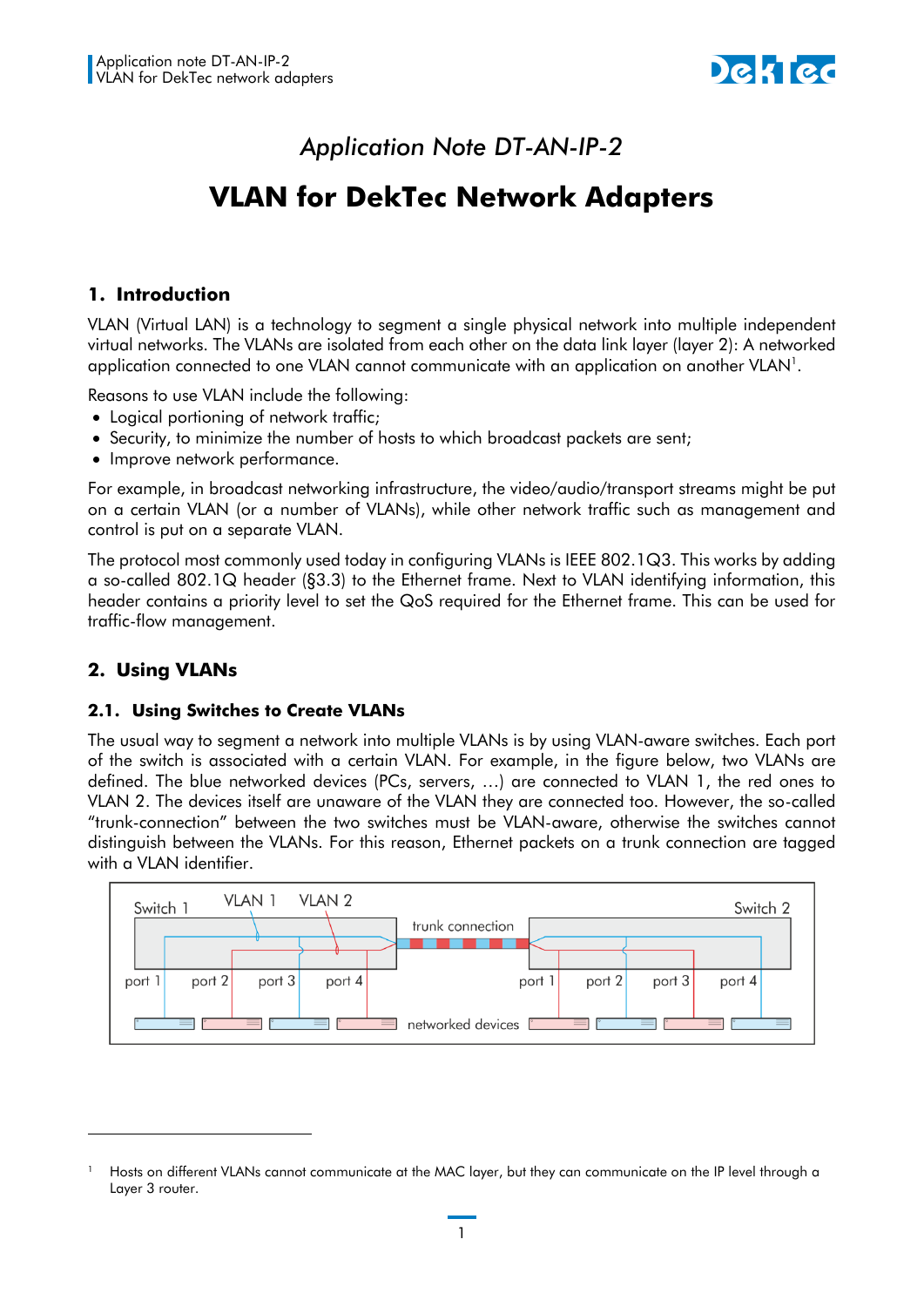

# **2.2. Supporting VLAN Directly from a NIC**

Sometimes it is useful to support multiple VLANs directly from a Network Interface Card (NIC). For example, in a scenario with a server running several virtual machines with a single NIC, each VM may want to connect to a different VLAN. This can be achieved by programming the switch port to which the server NIC is connected as a "trunk port".



DekTec network adapters support this way of working. Multiple VLANs can be configured, and in Windows each of them will show up as a separate connection in Control Panel's Network Connections window. From the DekTec SDK it is straightforward to transmit or receive TS-over-IP streams to or from a specific VLAN.

The following DekTec network adapters support multiple VLANs:

| <b>Type Number</b> | <b>Description</b>                                            |  |
|--------------------|---------------------------------------------------------------|--|
| DTA-160            | Gigabit Ethernet and triple DVB-ASI ports for PCI bus         |  |
| DTA-2160           | Gigabit Ethernet and triple DVB-ASI ports for PCI Express bus |  |
| DTA-2162           | Dual Gigabit Ethernet ports for PCI Express bus               |  |

# <span id="page-1-0"></span>**3. The VLAN Protocol**

# **3.1. VLAN Standards**

The following standards related to VLAN are supported:

| <b>Standard</b> | <b>Description</b>                                                                                                                                                 |
|-----------------|--------------------------------------------------------------------------------------------------------------------------------------------------------------------|
| IEEE 802.1Q     | Defines a system of VLAN tagging for Ethernet frames and the accompanying pro-<br>cedures to be used by bridges and switches in handling tagged frames.            |
| IEEE $802.1p$   | Quality of Service (QoS) prioritization scheme that uses a 3-bit field Priority Code<br>Point (PCP) in the Ethernet frame header to differentiate network traffic. |

# **3.2. Format of an Ethernet Frame**

An Ethernet frame without VLAN tagging information contains the following fields:

| Pream | . address<br>Jestination | Source address | ype   | nvload                 | しへし<br>----- |
|-------|--------------------------|----------------|-------|------------------------|--------------|
| bytes | bytes                    | bytes          | bytes | . 500<br>bytes<br>⁄I A | bytes        |

For VLAN tagging, a 4-byte IEEE 802.1Q header is added between source address and EtherType:

| Proamh<br>ıble | address<br>:>≏ا<br>10r | address<br>SOLIICA. | 802<br>w | -<br>'ype<br>-ther<br>-------------------- | Pavload            | CRC<br>------------------------ |
|----------------|------------------------|---------------------|----------|--------------------------------------------|--------------------|---------------------------------|
| ∽<br>bytes     | bytes                  | bytes               | bytes    | bytes                                      | 500<br>مد<br>bytes | bytes                           |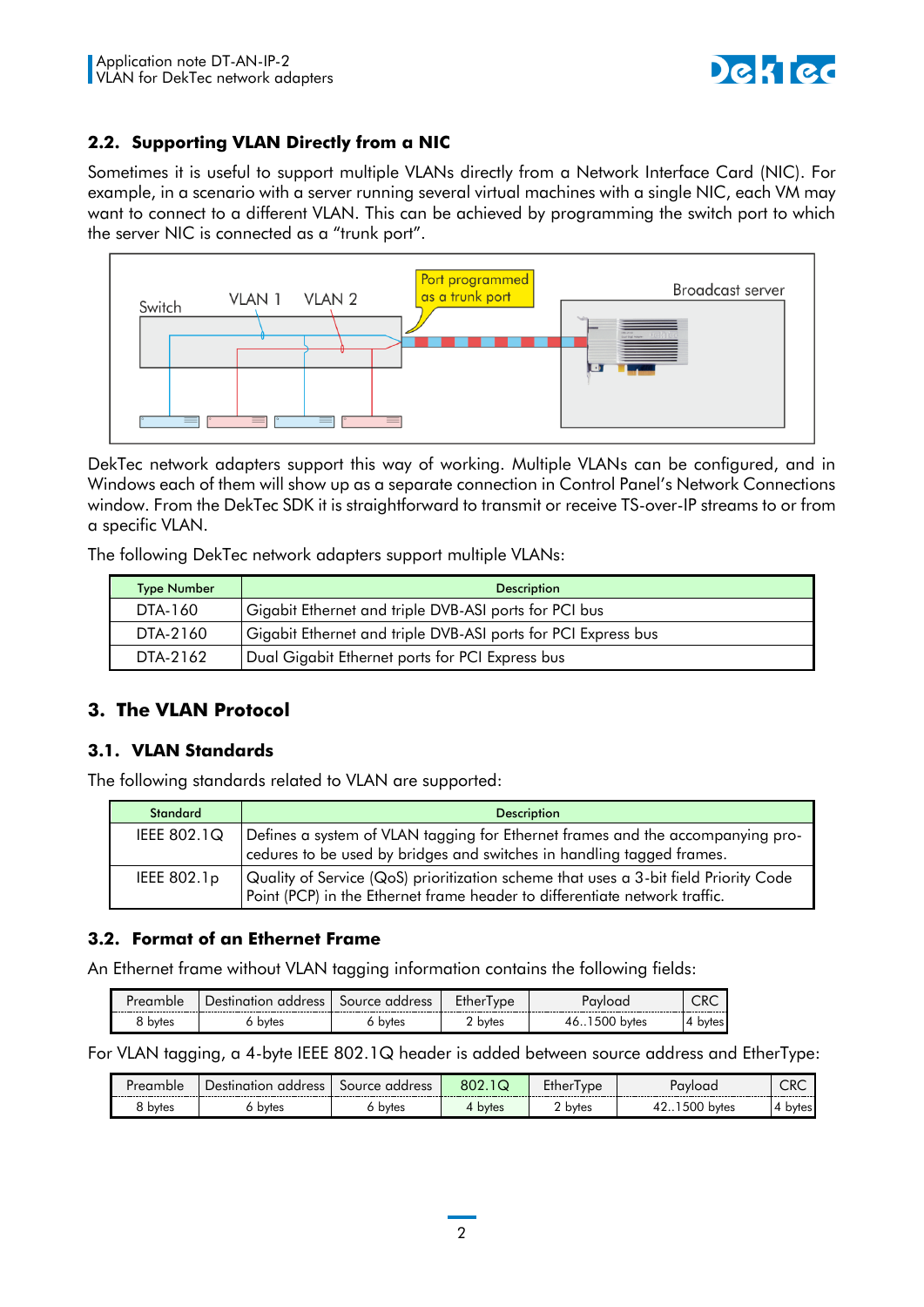

# <span id="page-2-0"></span>**3.3. Format of an IEEE 802.1Q Header**

| Byte | <b>Bits</b> | <b>Field</b> | <b>Field Name</b>          | <b>Description</b>                                                                           |
|------|-------------|--------------|----------------------------|----------------------------------------------------------------------------------------------|
| 1,2  | 150         | TPID.        | Tag Protocol Identifier    | 16-bit field set to 0x8100 in order to identify the<br>frame as an IEEE 802.1Q-tagged frame. |
| 3,4  | $15.13$ PCP |              | <b>Priority Code Point</b> | 3-bit field defining the frame priority level.<br>IEEE 802.1p defines the priority levels.   |
|      | 12          | DEI          | Drop Eligible Indicator    | Not supported by the DekTec VLAN driver.                                                     |
|      | 110         | <b>VID</b>   | <b>VLAN</b> Identifier     | 12-bit field specifying the VLAN to which the frame<br>belongs.                              |

The IEEE 802.1Q header contains the following sub-fields:

The VLAN Identifier $^2$  uniquely identifies a VLAN. The maximum number of VLANs is 4094. VLAN IDs 0 and 0xFFF are reserved. VLAN ID 0 is used for untagged packets, i.e. Ethernet packets without VLAN information. The default VLAN usually has a VLAN ID of 1.

# **3.4. IEEE 802.1p Priority Levels**

-

The PCP field in the IEEE 802.1Q header ([§3.3\)](#page-2-0) encodes the priority of Ethernet frames. It can be used by Ethernet switches to implement QoS management. The priority levels are defined in IEEE 802.1p as follows:

| <b>PCP</b> | <b>Priority</b> | <b>Traffic Type</b>                | Comment                              |
|------------|-----------------|------------------------------------|--------------------------------------|
|            | 0 (lowest)      | $BK = Background$                  |                                      |
| $\Omega$   |                 | $BE = Best Effort$                 |                                      |
| 2          | 2               | $EE = Excellent Effort$            |                                      |
| 3          | 3               | $CA = Critical Applications$       |                                      |
| 4          | 4               | $VI = Video$                       | Jitter should remain less than 100ms |
| 5          | 5               | $VO = Voice$                       | Jitter should remain less than 10ms  |
| 6          | 6               | IC = Internetwork Control          |                                      |
| 7          |                 | 7 (highest)   NC = Network Control |                                      |

QoS management with priority levels is independent from the virtual LAN function. However, the two are coupled because they share the same sub-header. It is perfectly fine to use QoS management with the PCP field, but not the VLAN function. In that case, VLAN ID must be set to 0.

<sup>2</sup> The standard abbreviates VLAN Identifier by VID, but we will use the more descriptive VLAN ID.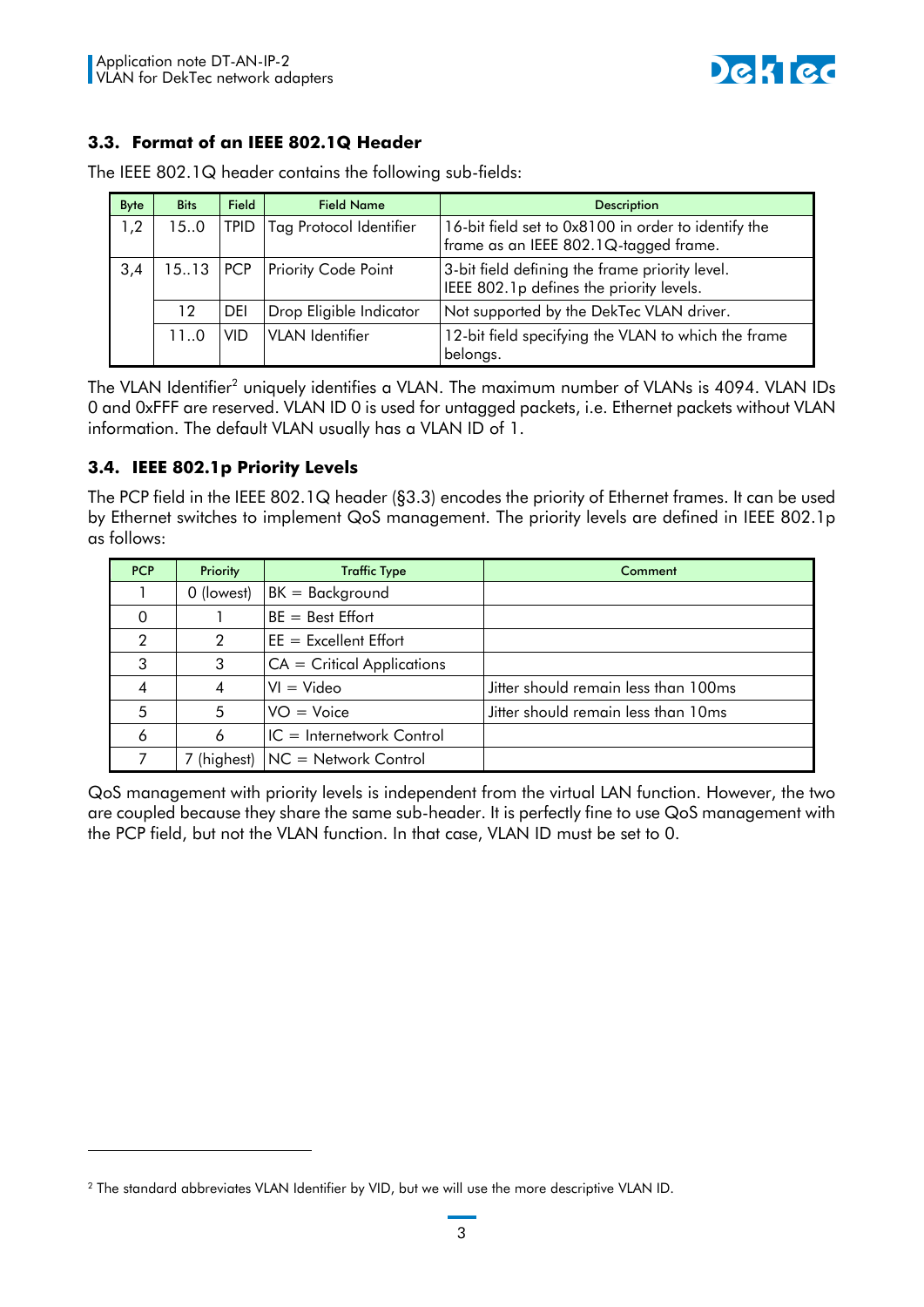

# **4. Installing VLAN for DekTec Adapters**

#### **4.1. Windows**

To use VLAN on a Windows host, you have to install the DekTec Advanced Protocol driver **DtaNwAp64**. This driver is included in **Dta.zip**, available from the DekTec website, section *Downloads*, page *Drivers and SDKs*. Running **DtaInstall.exe** from this zip file, which you probably have done already to install the DekTec Windows drivers, stores the advanced protocol driver files in:

**Program Files (x86)\DekTec\Drivers\DtaNwAp64**.

To actually install **DtaNwAp64**, perform the following steps:

- 1) In *Control Panel*, select *Network and Sharing Center* (or similar, depending on your version of Windows) to show the *Network Connections* window.
- 2) Identify the Local Area Connection, right click and select *Properties*.

| х<br><b>Local Area Connection 4 Properties</b>                                                                                                                                                                                                                                                                  |  |  |
|-----------------------------------------------------------------------------------------------------------------------------------------------------------------------------------------------------------------------------------------------------------------------------------------------------------------|--|--|
| Networking<br>Sharing                                                                                                                                                                                                                                                                                           |  |  |
| Connect using:                                                                                                                                                                                                                                                                                                  |  |  |
| DTA-2162 - Gigabit Ethernet Adapter (Port 1)                                                                                                                                                                                                                                                                    |  |  |
| Configure.                                                                                                                                                                                                                                                                                                      |  |  |
| This connection uses the following items:                                                                                                                                                                                                                                                                       |  |  |
| <b>D C</b> <sub>s</sub> Client for Microsoft Networks<br>□ 및 VMware Bridge Protocol<br>☑ ■ QoS Packet Scheduler<br>Ξ<br>□ 鳥 File and Printer Sharing for Microsoft Networks<br>Dekted Advanced Protocol<br>Intel(R) Advanced Network Services Protocol - شا<br>Internet Protocol Version 6 (TCP/IPv6)<br>∢<br>Ш |  |  |
| Install<br>Uninstall<br>Properties                                                                                                                                                                                                                                                                              |  |  |
| Description<br>Allows your computer to access resources on a Microsoft<br>network                                                                                                                                                                                                                               |  |  |
| OK<br>Cancel                                                                                                                                                                                                                                                                                                    |  |  |

- 3) Click the *Install* button.
- 4) Select *Protocol* and push the *Add* button.
- 5) Push the *Have Disk* button and locate the directory where the driver is located: **Program Files (x86)\DekTec\Drivers\DtaNwAp64** (or similar).
- 6) Select **DtaNwAp64.inf**, press *OK*, and the driver will be installed.

After the driver is installed, you can add VLANs by selecting the *Configure* button in the *Properties* window (see screenshot at step 2 above). In the *VLAN* tab, you can add a new VLAN with a specified VLAN ID and description. Please note that adding a VLAN may take some time. The dialog should not be closed before installation is completed.

A VLAN can be removed by selecting it and pushing the *Remove* button.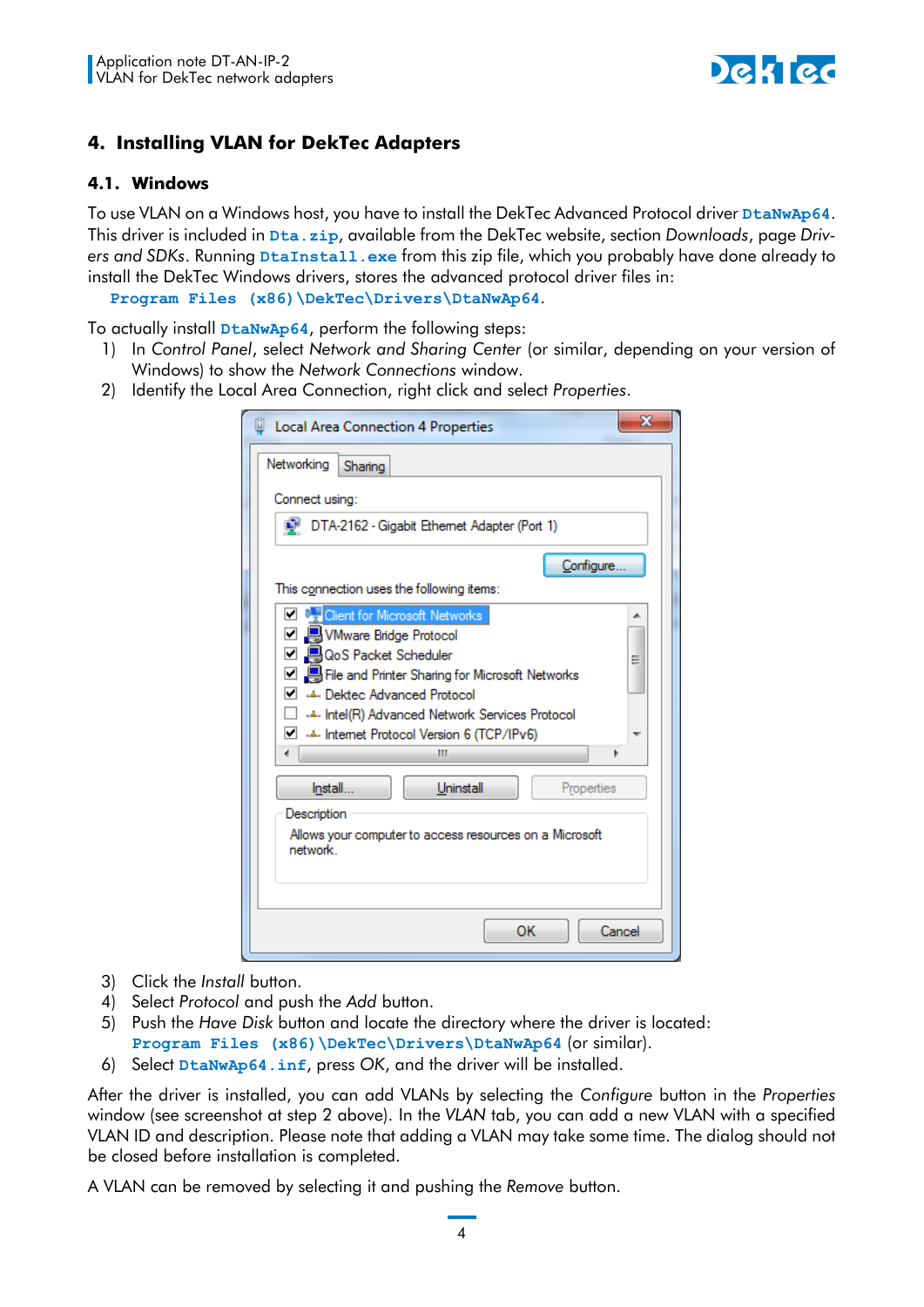

If you don't see the VLAN tab, check whether the DekTec Advanced Protocol driver is listed in the protocol items of the connection (see the screenshot on the previous page). If it is not listed, you may try to reinstall the protocol driver. If the protocol driver is installed, and you still don't see the VLAN tab, check whether you have the latest version of **DtaNw** (DekTec network driver) installed.

A new (virtual) network adapter is created for each VLAN that is added. This network adapter can only be removed with the *Remove* button in the VLAN tab. The figure below shows an example: Local Area Connection 4 is the physical network connection representing port 1 of a DTA-2162. Two virtual network adapters have been created, one for VLAN 5 and one for VLAN 10.

| Name                             | <b>Status</b> | Device Name                                         |
|----------------------------------|---------------|-----------------------------------------------------|
| U Local Area Connection 4        | Enabled       | DTA-2162 - Gigabit Ethernet Adapter (Port 1)        |
| <b>U</b> Local Area Connection 5 | Identifying   | VLAN5:DTA-2162 - Gigabit Ethernet Adapter (Port 1)  |
| Local Area Connection 6          | Identifying   | VLAN10:DTA-2162 - Gigabit Ethernet Adapter (Port 1) |

If you add a VLAN, the protocol bindings of the main network connection are disabled and you can't use this connection to send/receive network packets. If you want to receive the network packets that are not directed to a specific VLAN, you have to add an "Untagged VLAN" by selecting the 'Untagged VLAN' check box in the *Add new VLAN* dialog:

| Add new VLAN        | x      |
|---------------------|--------|
|                     |        |
| VLAN ID: 0          |        |
| VLAN Name: Untagged |        |
| V Untagged VLAN     |        |
| OK                  | Cancel |
|                     |        |

# **4.2. Linux**

Recent Linux versions support VLAN out of the box. If you have an older Linux version, you must recompile the Linux kernel with the VLAN option enabled.

To use VLAN on Linux, you need to add VLANs and specify a VLAN ID for each of them. You can do this manually, or automatically during system start.

# 4.2.1. Manually Creating VLANs

Use the **vconfig** command from the console, e.g.

```
vconfig add eth0 5
```
This **vconfig** command creates a VLAN device on **eth0** with interface name **eth0.5**. Using this interface name, you can now use all the network tools in the same way as you use them with a regular network adapter without VLAN.

To activate the VLAN interface with VLAN ID 5, use: **ifconfig eth0.5 up**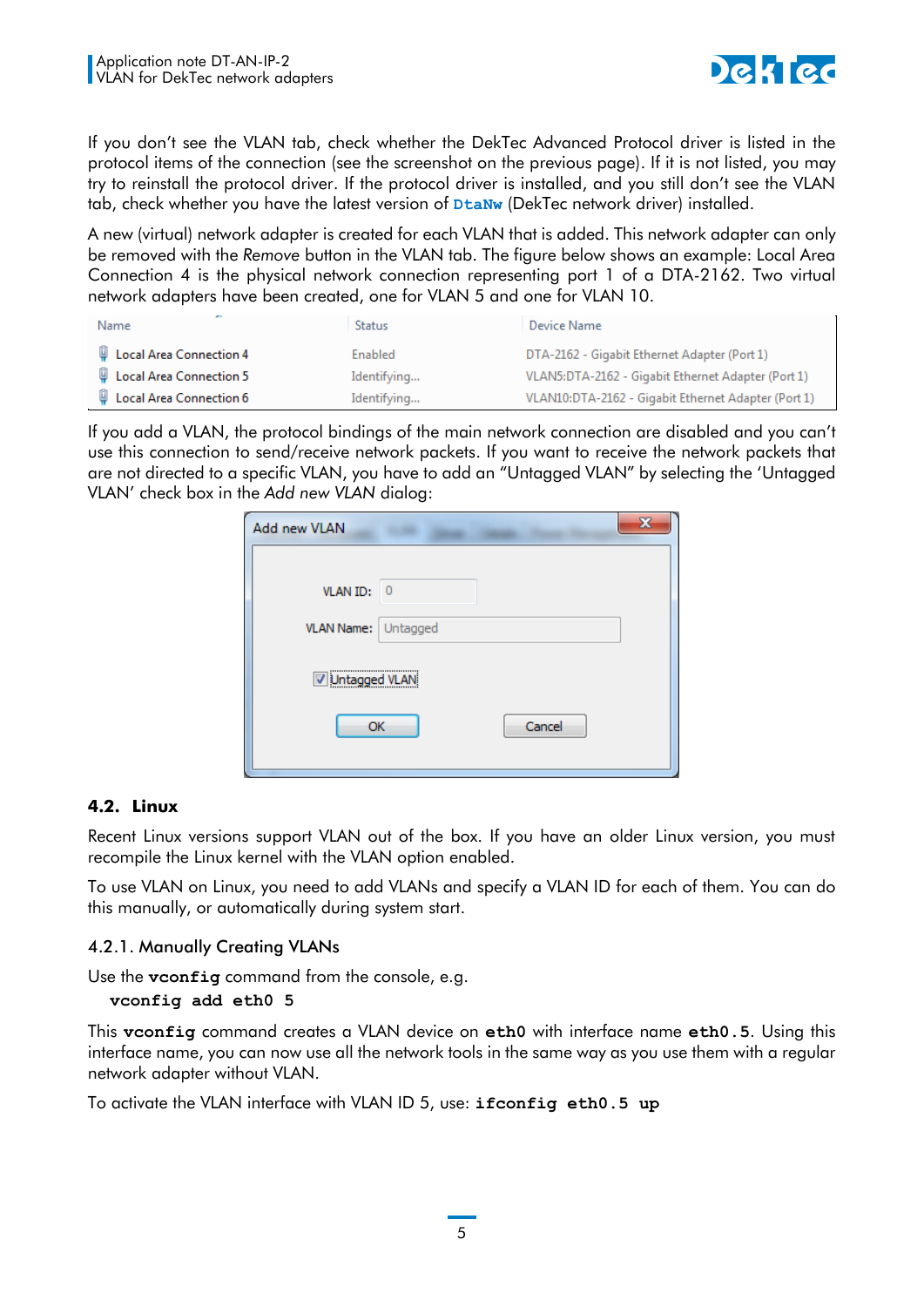

#### 4.2.2. Automatically Creating VLANs at System Start

You can set up your system so that the VLAN devices for a network device are automatically created during system start. How to configure this is distribution dependent. Below a short description is provided for some popular Linux distributions. For other distributions, please refer to the documentation for VLAN configuration details.

For Debian, Ubuntu and derivative distributions you have to add the virtual VLAN device to the file **/etc/network/interfaces**. For example, add the following three lines to automatically create a VLAN with VLAN ID 5 on network device **eth0** at boot time.

**auto vlan5 iface vlan5 inet dhcp vlan\_raw\_device eth0**

Obviously, **eth0** has to be replaced by the network device on your system, and **vlan5** by the required VLAN interface name. Note that the IP address for **vlan5** is obtained via DHCP.

For RHEL and CentOs you have to create a new file in **/etc/sysconfig/network-scripts**. The filename has to be the physical interface name, followed by a '.', followed by the VLAN ID number. For example, for VLAN ID 5, physical interface **eth0** and dynamic IP configuration with DHCP, the filename should be **ifcfg-eth0.5**, and the contents should be as follows:

**DEVICE=eth0.5 BOOTPROTO=dhcp ONBOOT=yes VLAN=yes**